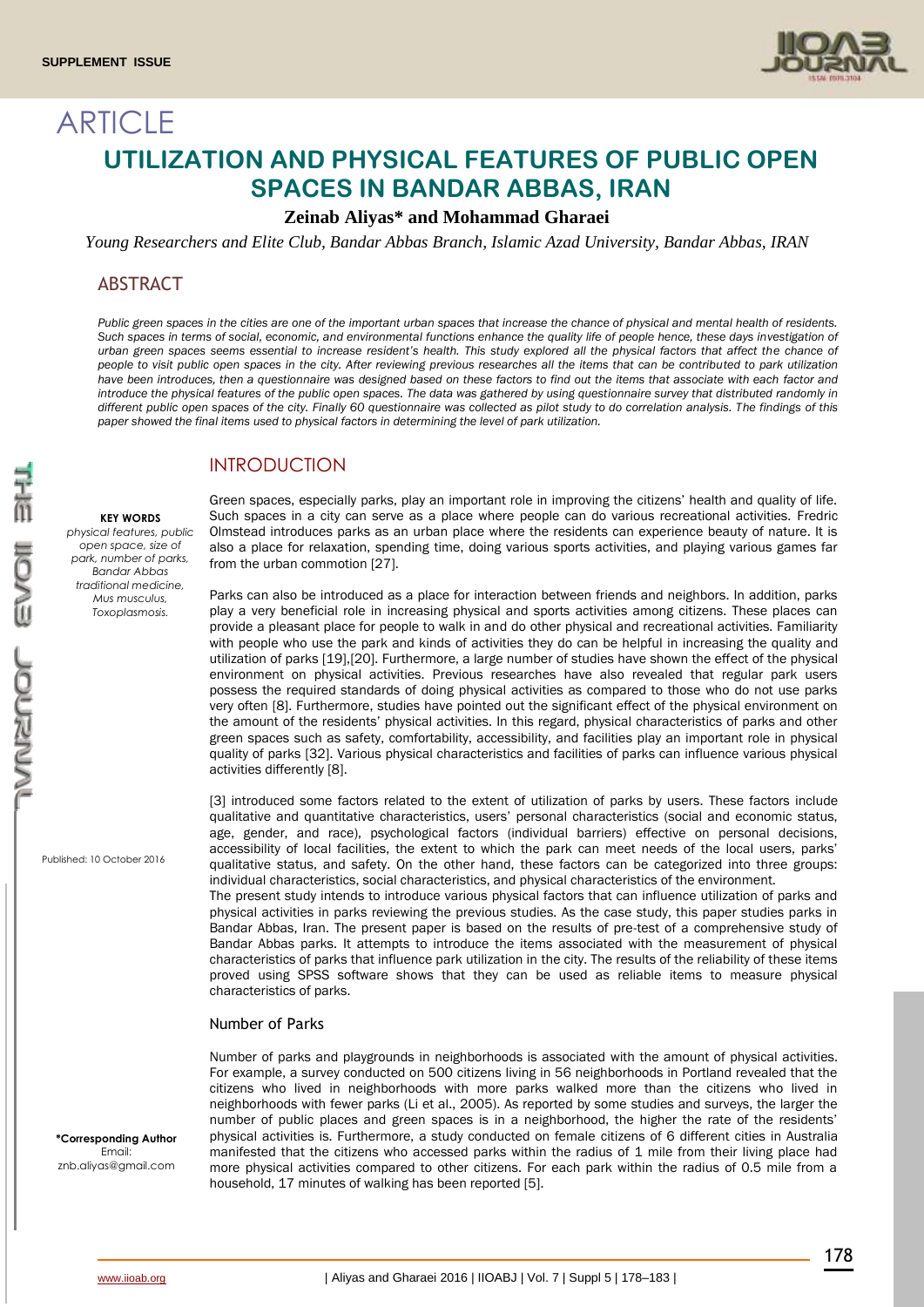

#### Size of Parks

Previous studies showed that size of parks and green spaces was associated with utilization of parks and amount of physical activities. In this respect, an Australian study manifested that the total percentage of parks' space in neighborhoods had direct relationship with children's physical activities (Roemmich et al., 2006). According to the results, if park space increases 1%, children's physical activities will increase 1.4% showing that the size of the space allocated to parks in neighborhoods has positive effect on physical activities.

Some studies have also reported the role of park size in neighborhoods. For example, results of a study showed that bigger parks are less probable than small parks to be selected by users (Kaczynski et al., 2008). On the other hand, studies have revealed that bigger parks are of higher interest for users to walk in (Giles-corti et al., 2005).

#### Accessibility

Physical and visual accessibility to green spaces and parks are primary concepts in planning and such places and they are considered the essential parts of urban planning in many countries. Parks must be planned and located where they are clearly visible. Parks can provide various accessible facilities and opportunities for people and play an important role in enhancing urban life quality (Goodmann, 1968). In a city or neighborhood, sparsely located paks are utilized more than densely located parks. Accessibility and spatial distribution are two factors required to measure parks (Talen, 2000). According to Whyte (2000), the accessibility of a place can be evaluated based on its physical and visual connection in residential neighborhoods. An accessible and successful park is a place where people can easily reach and is visible even from a far distance.

Accessibility is defined as "individuals' ability or freedom to meet their needs for the purpose of maintaining their life quality" (Lau & Chiu, 2003). A public place is considered accessible if it can be reached by different individuals and provides various opportunities for different individuals. In this way, it can be regarded not only as an accessible point, but also as an accessible place. It is worth noting that accessibility should not be just based on an idealized healthy adult. Rather, it should be based on different individuals such as a senile person with a cane or walking stick, a mother pushing a stroller or an eightyear-old kid riding a bicycle (Harnik, 2003). Most of the studies conducted on accessibility and park use have been associated with green spaces ([19],[20] et al., 2008). Results of a study in Chicago revealed that the citizens who lived closer to a park utilized the park more than those who lived far from the park (Tinsley et al., 2002).

Generally, the larger the number of parks within the radius of 200 meters in reseidential neighborhoods, the more the parks are utilized since it is less required to use a vehicle or car. Another study conducted on different Astralian neighborhoods showed that people preferd to use or visit the parks with the shortest distance from their living place (Gilles-Corti et al.,2005). Out of thirteen studies associated with physical activities and parks, eight studies manifested the direct relationship between proximity of parks and increase of physical activities. On the other hand, results of a study manifested that American adults who could access or reach parks easily did physical activities two times as much as those who lived within farther distances from parks (Kaczynski & Henderson, 200). It has also been noticed that sidewalk green spaces are utilized more than parks or other green spaces in the neighborhood (Ferre  $\epsilon$  et al., 2006).

#### Facilities and amenities

The quality and condition of sports and play equipment in parks can effectively increase or decrease park use. These facilities are of variable importance based on the characteristics of the environment ([19],[20] et al., 2008). A large number of studies have illustrated that presence of various sports and play facilities and equipment for children plays a significat role in encouraging people to attend and utilize parks. Some studies on parks in residential neighborhoods reported that even the nearby parks were not utilized by the residents due to the absence of appropriate play facilities and equipment for children (Veitch et al., 2006).

The activities based on which various sections and parts of a park are planned and built must be motivating enough to attract people to parks. The larger the number of activities in a place, the more the opportunities people can have to contribute (Whyte, 2000). Furthermore, one of the key advantages of public places is to be all-inclusove and appropriate for all individuals. In this respect, these places should cover all residents in a neighbirhood and provide opportunities and services for various activities of different groups of people (Duffy, 2003). The presence of walking routes and paths in parks has been known important for park users (Lloyd et al., 2008). In addition, park facilities including appropriate seating place, drinking fountain, pergola, and rest room can positively affect the amount of users' utilization of a park ([19],[20] et al., 2008). Awnings or any place appropriate to cast shadow can also influence users' utilization, especially during the day (Tucker et al., 2007).

Another study investigated the role of facilities and amenities in thirty three parks in Ontario, Canada, the results showed that parks with more sports and recreational facilities and equipment were utilized for physical and sports activities more than the parks which were poor in this regard. In this respect, it was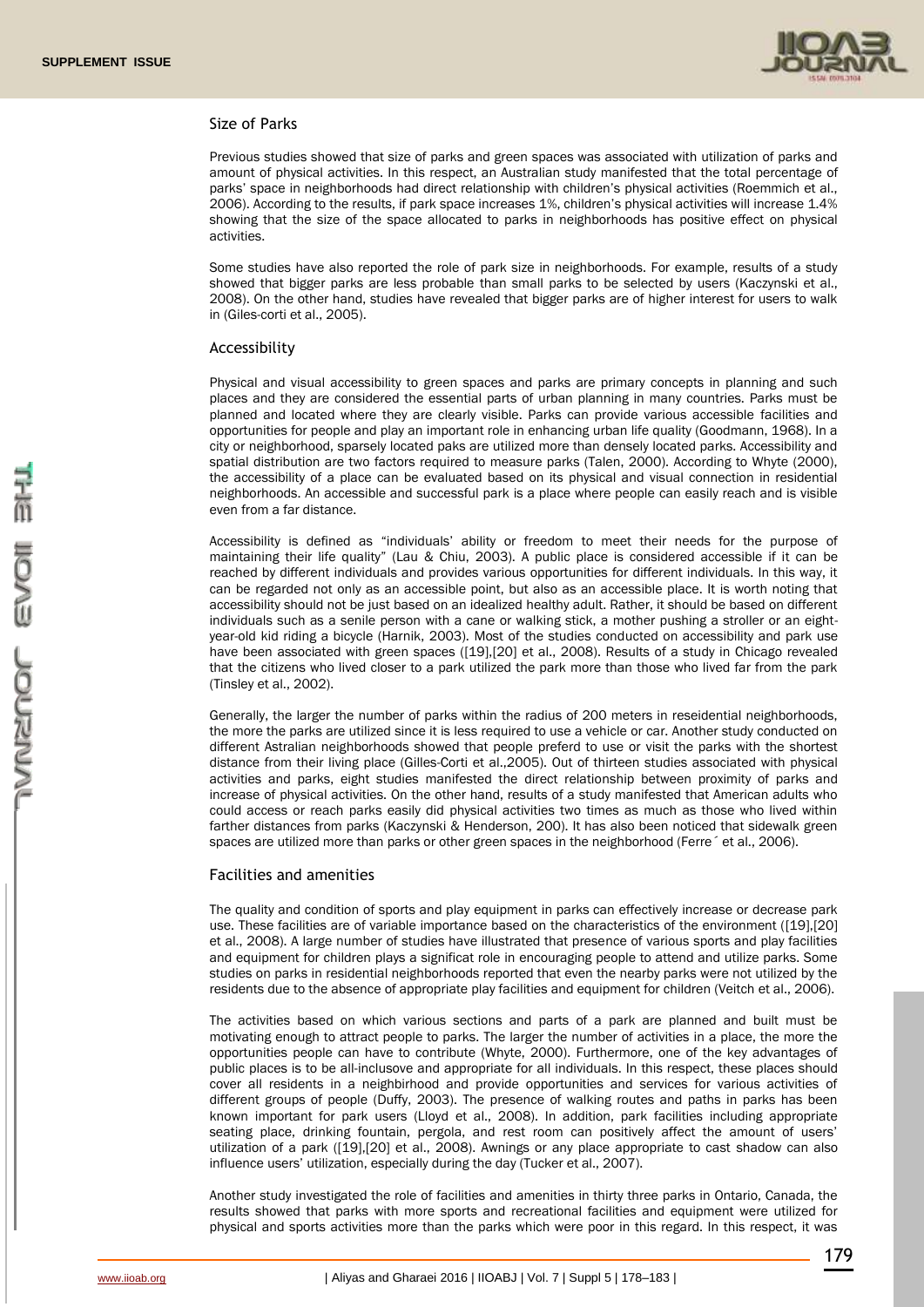

revealed that parks with walking routes and paths were utilized twenty six times as much as the parks which did not have this path (Kaczynski et al., 2008). Also, a study conducted on four different parks manifested that parks which included play facilities, sports grounds, and walking paths were utilized for sports activities more than the other parks (Giles-Corti et al., 1996).

#### Attractiveness

The beauty of parks and green spaces plays an important role in the rate of park use by all age groups. Findings of a study revealed that if parts of a park become visually beautiful by planting trees, they will be utilized more than the other empty parts (Giles-Corti et al., 1996). In this regard, graffiti on the walls reduces park use. In addition, physical status of parks such as cleanness can encourage people to visit and utilize a park ([19],[20] et al., 2008). Also, green spaces in parks such as various trees, lawn, flowers, and fountains are effective factors in attarcting people to parks. Green spaces in parks can increase fresh air in the environment leading to the individuals' willingness to attend and utilize a park (Lloyd et al., 2008).

#### Safety

A large number of studies associated with safety and utilization of local parks revealed that fear of crime was the most important barrier to the presence of people in parks and green spaces (Mowen et al., 2005). According to the results, the respondents pointed out that they would be willing to utilize parks if safety increased .In this regard, a study investigated the role of safety of neighborhoods in park use, the study reported that parents who perceived their neighborhood to be unsafe due to some anarchy and incivilities such as graffiti on the walls, litter, and unsafe nights, did not permit and encourage their children to attend and use local green spaces (Miles, 2008). The respondents who perceived safety and security in their neighborhood encouraged their children to play in the local parks and green spaces 6% more than the other ones. On the other hand, a qualitative study of 26 local parks in Montreal, Canada, revealed that parks which had less physical incivilities such as graffiti on the walls, were utilized more by the local residents (Coen & Ross, 2006).

Lighting, watchmen, high safety, and surveillance have been reported to important factors in increasing feeling of safety in parks and green spaces. On the other hand, the presence of the homeless, addicts and evidence of substance abuse such as syringe, harmful things such as broken glass, and bikers on the walking paths in parks can reduce safety in local parks ([19],[20] et al., 2008).

Chapman believed that physical characteristics are highly probable to influence our behaviors. Spaces are most effective when they are clearly defined and possess features such as sequence, variety, surprise, abstraction, and enclosure to establish safety and feeling of safety (Chapman, 2010).

Lynch believed that each space proposes and restricts the activities, therefore; the environment should be optimal and physically safe. According to Lynch, legibility is the most primary concept in an urban space. In his opinion, eligibility is helpful in easily knowing and understanding the urban elements so that we can imagine their relationship in an integrated framework. This helps us understand the space better and find ourselves in a safe space (Lynch, 1960). In this regard, Newman introduces defensible spaces that include real borders, symbolic borders, and surveillance opportunities. He believes that what is required in the unfamiliar space of neighborhoods in metropolises is a defensible space with a fairly average population density where the residents can control the neighborhood and prevent criminal behaviors [23]. It can be concluded that the experts and authorities believe that maintaining safety in urban green spaces is the basic duty. In this regard, it is essential to make efforts to achieve the optimal safety in urban green spaces since urban green spaces play an important role in the society and its safety.

#### Comfortability

Feeling of comfortability in parks is among the components associated with the presence of people in parks and green spaces. Comfortability in parks deals with issues such as seating place, relaxing atmosphere, shadow of trees, and well-paved paths for walkers (Pasaogullari & Doratli, 2004). Unfortunately, these issues have been ignored in many studies. According to the findings of previous researches, shadow of trees and awnings can positively influence park use in cities with hot and humid climate [14].

# MATERIALS AND METHODS

The present survey studied different parks of various neighborhoods in Bandar Abbas, Iran. Bandar Abbas is located on northern coast of Persian Gulf in south of Iran. It is among the important southern cities of Iran and capital of Hormozgan Province. To collect the required data for this study, 60 questionnaires were randomly distributed in parks and green spaces of various neighborhoods in Bandar Abbas.

Each questionnaire consisted of 22 questions arranged in two parts and investigated the local residents' park use and physical quality of parks and green spaces. The first part of the questionnaires consisted of 17 questions and investigated factors related to the physical status of parks including comfortability,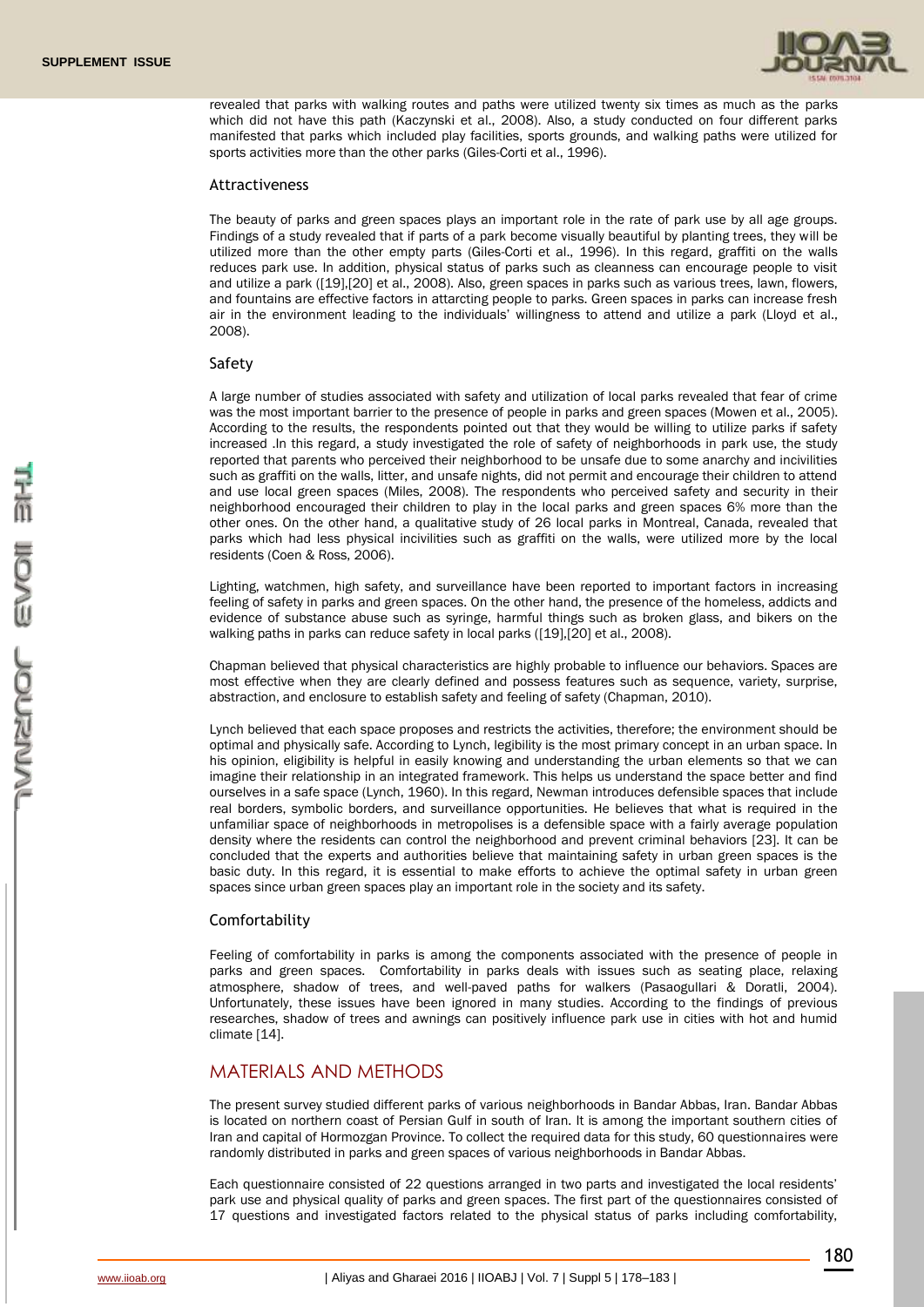

safety, attractiveness, accessibility, amenity and facilities. The second part of the questionnaires intended to collect information about the participant's age, gender, and education. These 60 questionnaire were distributed as pilot study to test Cronbach's alpha of each physical factors of public open spaces.

The questions or items which investigated the relationship between physical quality of parks and users' satisfaction were on five-point Likert scale, from a little (1) to a lot (5). The respondents were asked to rate the physical quality of the park they had visited and utilized most frequently from 1 to 5. Then, the responses were categorized based on their association with one of the park characteristics for the purpose of testing and analyzing the reliability of items using SPSS software. According to Palant (2007), testing and analyzing the reliability of items reveals if the items are reliable enough to measure a factor. Using and calculating Cronbach's alpha coefficient is the most widespread way to test reliability as used in this study.

Results of Cronbach's alpha of each variables (physical factors) show how the items are in relationship with each other to be used to measure the physical characteristics of parks. They can also be used in future studies. The result of Cronbach's alpha coefficient varies between 0 and 1 for each item and the whole questionnaire. The closer the result is to 1, the more reliable the item is.

# RESULTS AND DISCUSSION

In order to prove the reliability of the questionnaire items, a pilot study was conducted. In the pilot study, 60 questionnaires were distributed among the users of different parks in Bandar Abbas. The participants of the pilot study were 27 male and 34 female users aging from 18 to 68.

The data collected through the questionnaires were analyzed using SPSS software for the purpose of testing reliability. According to the results shown in Table 1, Cronbach's alpha of all items were reported to be above 0.6. Hence, they are reliable enough to be used to measure the physical characteristics of parks in the city.

| <b>Physical Characteristics</b> | Items                                                                                                                       | <b>Mean</b> | <b>Cronbach's coefficient</b><br>alpha |
|---------------------------------|-----------------------------------------------------------------------------------------------------------------------------|-------------|----------------------------------------|
| Comfortability                  | Appropriate seating place<br>Shadow of trees                                                                                | 2.75        | 0.63                                   |
|                                 | Type of carpeting                                                                                                           |             |                                        |
| <b>Amenity and Facilities</b>   | Sports equipment<br>Children's playground<br>Buffet or coffee shop                                                          | 2.7         | 0.71                                   |
| Accessibility                   | Easy accessibility to park by walking<br>Easy accessibility to park from the street<br>Easy accessibility to park using car | 3.5         | 0.77                                   |
| Safety                          | Park's lighting at night<br>Presence of hooligans or annoying people<br>Good visibility in park                             | 2.6         | 0.70                                   |
| <b>Attractiveness</b>           | Beauty of trees<br>Beauty of park's green space<br>Beauty of pavements<br>Beautiful lighting in park<br>Park cleanness      | 2.6         | 0.63                                   |

**Table 1:** Results of Cronbach's Coefficient Alpha for Physical Variables of Park

According to the results of the present study, comfortability of a park deals with issues such as appropriate seating place, shadow of trees, and type of carpeting that provides an appropriate path for users to walk in the park. Facilities and amenities of park deals with providing facilities for sports activities and children play as well as a good place such as a buffet or coffee shop for eating and drinking. From the viewpoint of users, beauty of a park depends on cleanness of park, beauty of green space and trees, park's lighting at night, and pavements of park. Accessibility, introduced by a large number of studies as the most important factor associated with park use, is influenced by accessibility to park by walking, accessibility to park from the street, and accessibility to park using car. And safety is associated with factors such as park's lighting at night, presence of hooligans or other annoying people such as addicts, and good visibility in park. These factors are also introduced as important issues for defensible spaces.

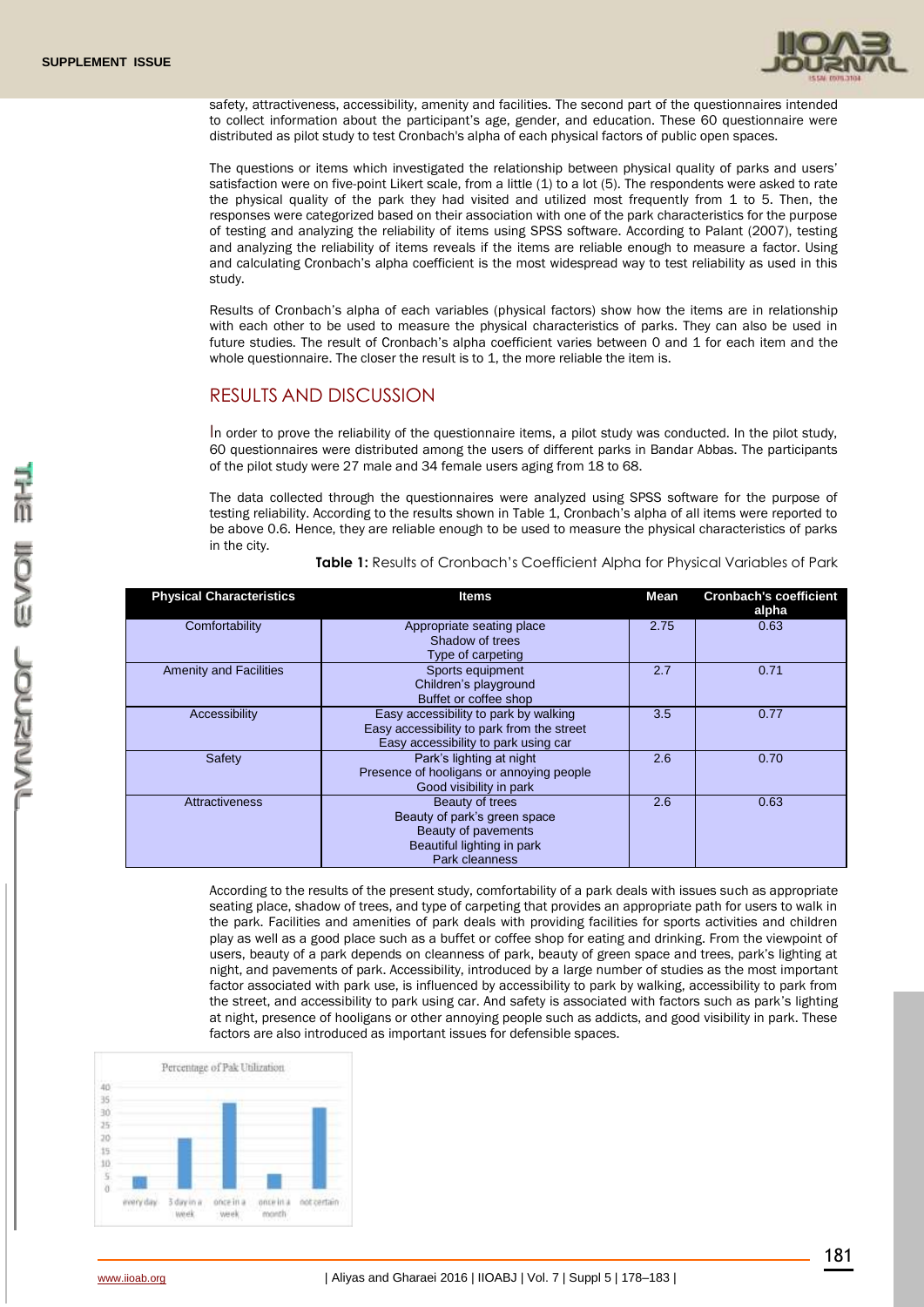

#### **Fig. 1:** Result of Park Utilization.

……………………………………………………………………………………………………………………………

Based on the findings, the rate of people's satisfaction with physical quality of parks is shown to be at an average level or below. On the other hand, the results of the pilot study showed that only 20% of the respondents go to parks regularly and frequently (three time a week) and more than 50% of participants stated that they visit parks less than once in a month. The low utilization of parks by users and respondents can be inferred to be in relationship with the physical quality and status of parks as well as the small number of local parks in Bandar Abbas in some neighborhoods. Furthermore, 34% of the respondents pointed out that they mostly utilized local large parks in Bandar Abbas rather than neighborhood parks, hence, it can be concluded that in addition to the physical status of parks and number of parks, size and dimensions of a park can influence the users' selection and utilization of that park.

# **CONCLUSION**

If parks are planned and designed based on the needs, they can be regarded as important facilities for doing recreational activities and spending leisure time. Furthermore, they will provide opportunities for physical activities which are helpful in improving the citizens' mental and physical health. Accessibility, safety, size of parks, number of parks, beauty, and facilities have been regarded by many researchers as the factors that influence utilization of parks and green spaces.

In this regard, accessibility has a direct relationship with park use. An accessible and frequently-visited park is a place located in the center of a neighborhood to be close to the households living in the neighborhood. In addition to accessibility, physical characteristics of parks can significantly increase park use as investigated and shown in this study.

Local parks should be devoid of strangers, addicts, and vandalisms such as graffiti on the walls and litter. Indefensible spaces can be adjusted by shortening and lowering the trees and hedging plants to prevent delinquency in parks. As a result, surveillance and safety increase and more users will attend and utilize the parks. On the other hand, developing green spaces in parks, fountains, and colorful carpeting can make parks visually beautiful. Seating places, shadow of trees, and facilities for various sports activities and children play can attract people of various ages to parks. If people of various age groups attend and use a park, vandalism reduces to a large extent. Increasing the number of trees, developing green space, appropriate lighting, and cleanness of a park provide a visually beautiful view of the park for the users. Finally, it can be claimed that high success and utilization of a park are achieved if all of the characteristics investigated in this study and not just one or some of them are considered. A local park is considered successful if it is planned and designed based on all of the factors mentioned and investigated in the present study.

# CONFLICT OF INTEREST

There is no conflict of interest.

ACKNOWLEDGEMENTS None

FINANCIAL DISCLOSURE None

# **REFERENCES**

- [1] Bertolini L. [1999] patial development patterns and public transport: the application of an analytical model in the Netherlands. Planning Practice and Research. 14(2): 199–210.
- [2] Bertolini L, Dijst M. [2003] Mobility Environments and Network Cities. *Journal of Urban Design*. 8(1):27–43.
- [3] Broomhall M. [1996] Study of the availability and environmental quality of urban open space used for physical activity. Master's Thesis, Department of Public Health, University of Western Australia, Perth.
- [4] Coen S, Ross N. [2006] Exploring the Material Basis for Health: Characteristics of parks in Montreal Neighborhoods with Contrasting Health Outcomes. Health & Place. 12.
- [5] Cohen D, Ashwood J, Scott M. [2006] Public Parks and Physical Activity Among Adolescent Girls. Pediatrics.  $5(118)$
- [6] Duffy B. [2003] Quality of life. Landscape Design. 318: 37–40.
- [7] Ferre M, Guitart A, Ferret M. [2006] Children and playgrounds in Mediterranean cities. Children's Geographies. 4:173–178.
- [8] Giles-Corti B, Broomhall MH, Knuiman M, Collins C, et al. [2005] Increasing walking: how important is distance to, attractiveness, and size of public open space? American Journal of Preventive Medicine. 28(2 Suppl 2): 169–76.
- [9] Giles-Corti B, Donovan R, Holman C. [1996] Factors Influencing the Use of Physical Activity Facilities: Results From Qualitative Research. *Health Promotion Journal Australia.* 6.
- [10] Goodmann W. [1968] Principles and Practice of Urban Planning. Washington: International City Manager's Association.
- [11] Harnik P. [2003] The Excellence City Park System: What Makes it Great and How to Get There. The Trust for Public Land Pub, Washington, DC.